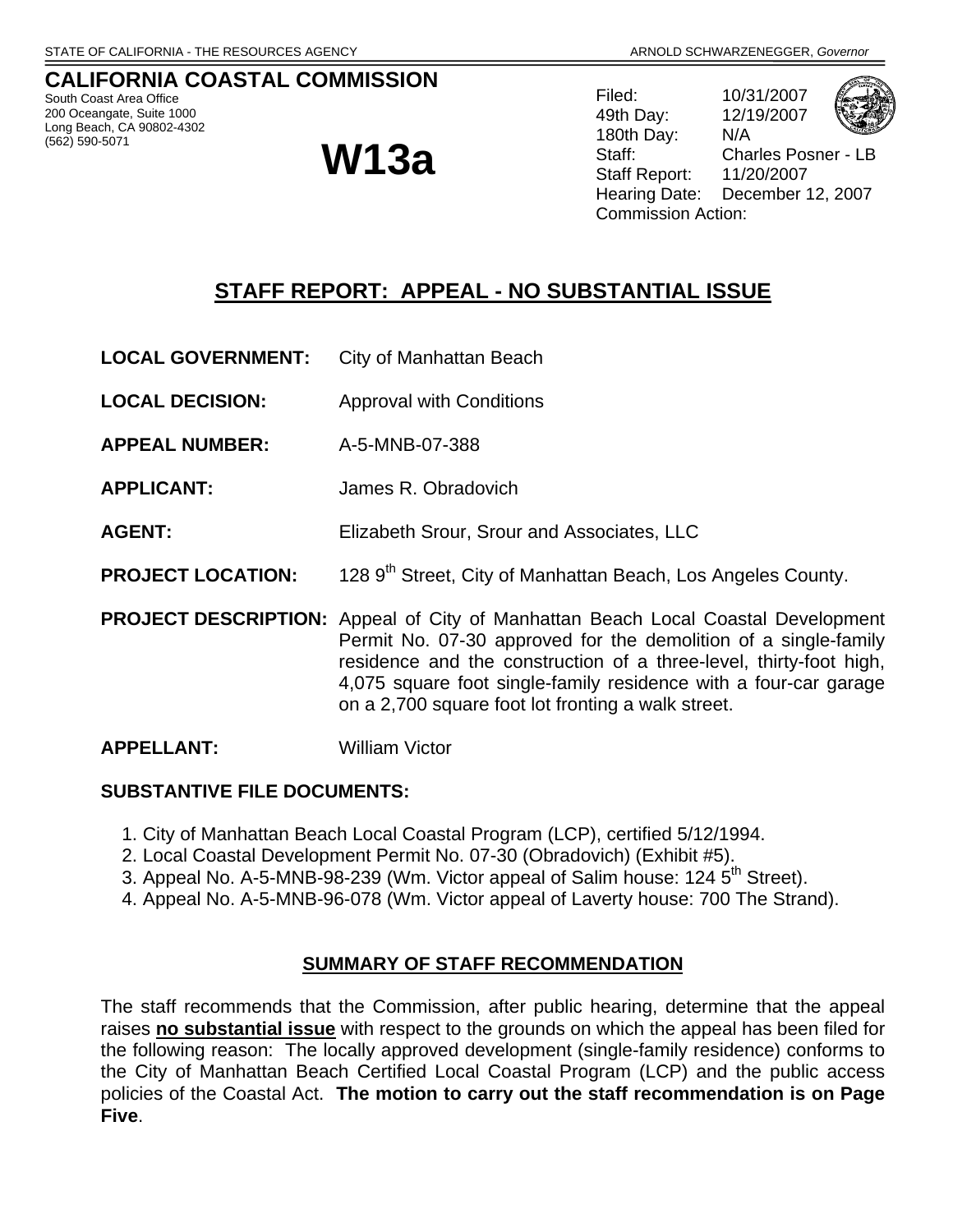# **I. APPELLANT'S CONTENTIONS**

On October 11, 2007, after the expiration of the City's fifteen-day public comment period, the City of Manhattan Beach Director of Community Development approved Local Coastal Development Permit No. 07-30 for the demolition of a one-story single-family residence (c.1914), and the construction of a three-level, 4,075 square foot single-family residence on a 2,700 square foot lot (See Exhibits). The public hearing for the permit was waived pursuant to the requirements of Section A.96.260 of the City of Manhattan Beach Local Coastal Program (LCP). Section A.96.260 of the City of Manhattan Beach LCP allows the City, consistent with the provisions of AB 1303, to issue a local coastal development permit without a public hearing if the proposed "minor development" is consistent with the certified LCP, requires no discretionary approvals (other than a coastal development permit), and no one objects to the project or requests a public hearing during a duly-noticed fifteen-day (working days) public comment period.

On October 31, 2007 the Commission's South Coast District office in Long Beach received the appeal (by fax) from William Victor (Exhibit #4). Mr. Victor's appeal asserts that:

- He did not receive notice of the coastal development permit application, even though he owns property within one hundred feet of the project site. He only heard of the proposed project from a neighbor on October 13, 2007. City staff told him the last day to request a public hearing on the matter was October 10, 2007.
- The City-approved development (4,075 square foot single-family residence) does not conform with Section 30251 of the Coastal Act because it is not visually compatible with the character of the surrounding area, especially in regards to scale. He asserts the approved single-family residence is too large for the area, and has been designed without regard to protections of views or visual quality.

# **II. LOCAL GOVERNMENT ACTION**

On July 13, 2007, the City of Manhattan Beach accepted the applicant's application for a local coastal development permit (No. CA 07-30) for the proposed demolition and construction of a single-family residence on a residentially-zoned lot in Manhattan Beach.

The City record contains a copy of the City's Notice of Application (Public Hearing Waiver for Minor Developments), dated September 20, 2007, which constitutes the public notice for the coastal development permit application. The City's notice states that, "The proposed project is a 'minor development' and does not require a public hearing (to be held by the Planning Commission) unless a written request citing reasons for a hearing is received. A written request for hearing must be received by October 10, 2007."

The City received no comments, objections, or requests for public hearing during the public comment period, which expired on October 10, 2007. On October 11, 2007, the Director of Community Development approved Local Coastal Development Permit No. 07-30 for the proposed project. According to the City's Public Notice dated September 20, 2007, the decision of the Director of Community Development could be appealed to the City Planning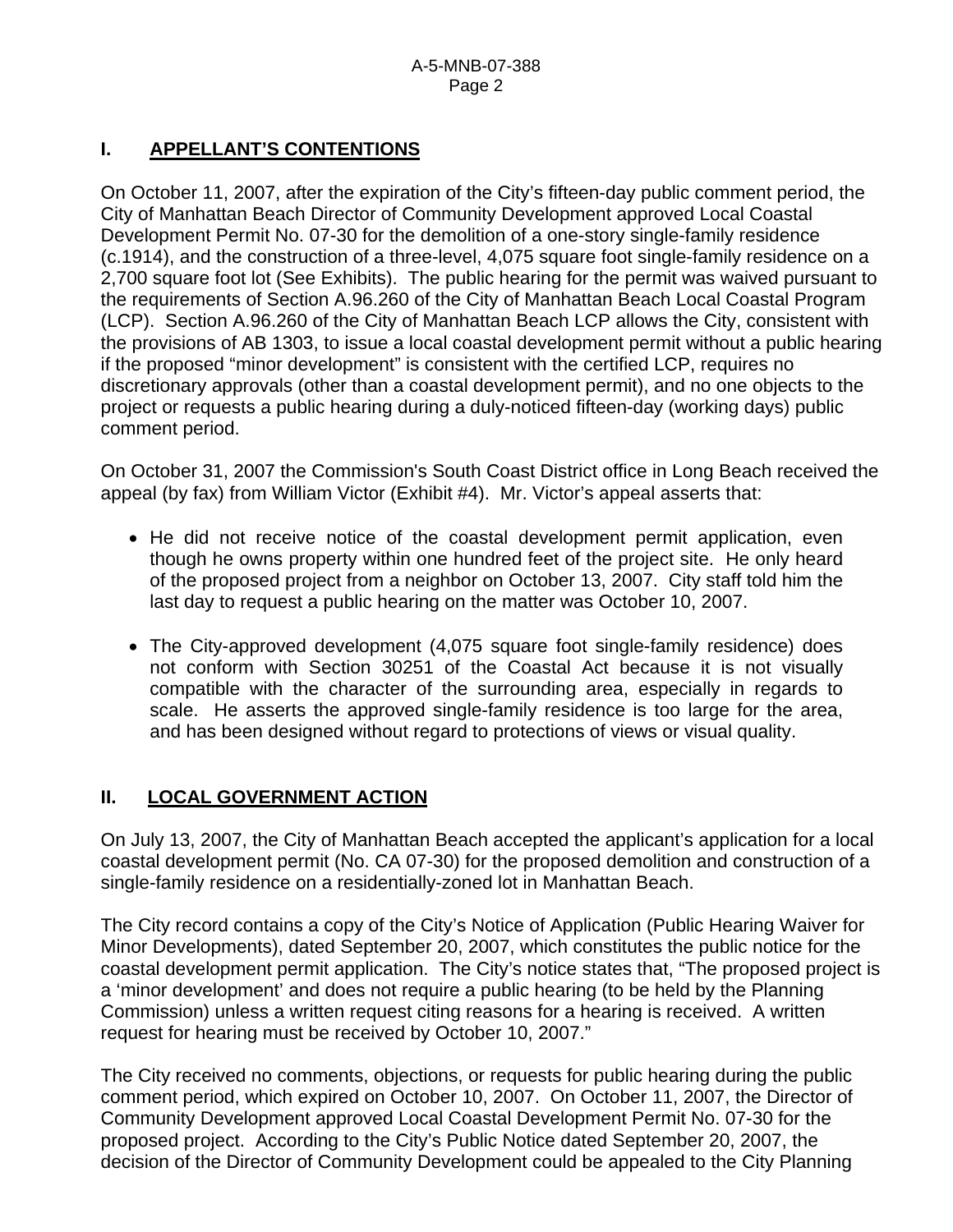Commission within ten working days following the action (with a \$465 appeal fee). The City received no appeals of the decision by the Director of Community Development.

On October 17, 2007 the Commission's South Coast District office in Long Beach received the City's Notice of Final Local Action for Local Coastal Development Permit No. 07-30 (Exhibit #5). The Commission's ten working day appeal period was then established and noticed. On October 31, 2007, the final day of the appeal period, the Commission's South Coast District office received (by fax) the appeal submitted by William Victor (Exhibit #4). No other appeals were received.

# **III. APPEAL PROCEDURES**

After certification of Local Coastal Programs (LCP), the Coastal Act provides for limited appeals to the Coastal Commission of certain local government actions on coastal development permits. Developments approved by cities or counties may be appealed if they are located within appealable areas, such as those located between the sea and the first public road paralleling the sea or within three hundred feet of the mean high tide line or inland extent of any beach or top of the seaward face of a coastal bluff [Coastal Act Section 30603(a)]. In addition, an action taken by a local government on a coastal development permit application may be appealed to the Commission if the development constitutes a "major public works project" or a "major energy facility" [Coastal Act Section 30603(a)(5)]. In Manhattan Beach, the inland boundary of the appealable area of the City's coastal zone, located three hundred feet from the inland extent of the beach, has been mapped within the Manhattan Avenue right-ofway (Exhibit #2). The proposed project is located entirely within the mapped geographic appealable area.

The City of Manhattan Beach Local Coastal Program (LCP) was certified on May 12, 1994. Section 30603(a)(1) of the Coastal Act identifies the proposed project site as being in an appealable area by virtue of its location within three hundred feet of the beach.

Section 30603 of the Coastal Act states:

 (a) After certification of its Local Coastal Program, an action taken by a local government on a coastal development permit application may be appealed to the Commission for only the following types of developments:

 (1) Developments approved by the local government between the sea and the first public road paralleling the sea or within 300 feet of the inland extent of any beach or of the mean high tide line of the sea where there is no beach, whichever is the greater distance.

 (2) Developments approved by the local government not included within paragraph (1) that are located on tidelands, submerged lands, public trust lands, within 100 feet of any wetland, estuary, stream, or within 300 feet of the top of the seaward face of any coastal bluff.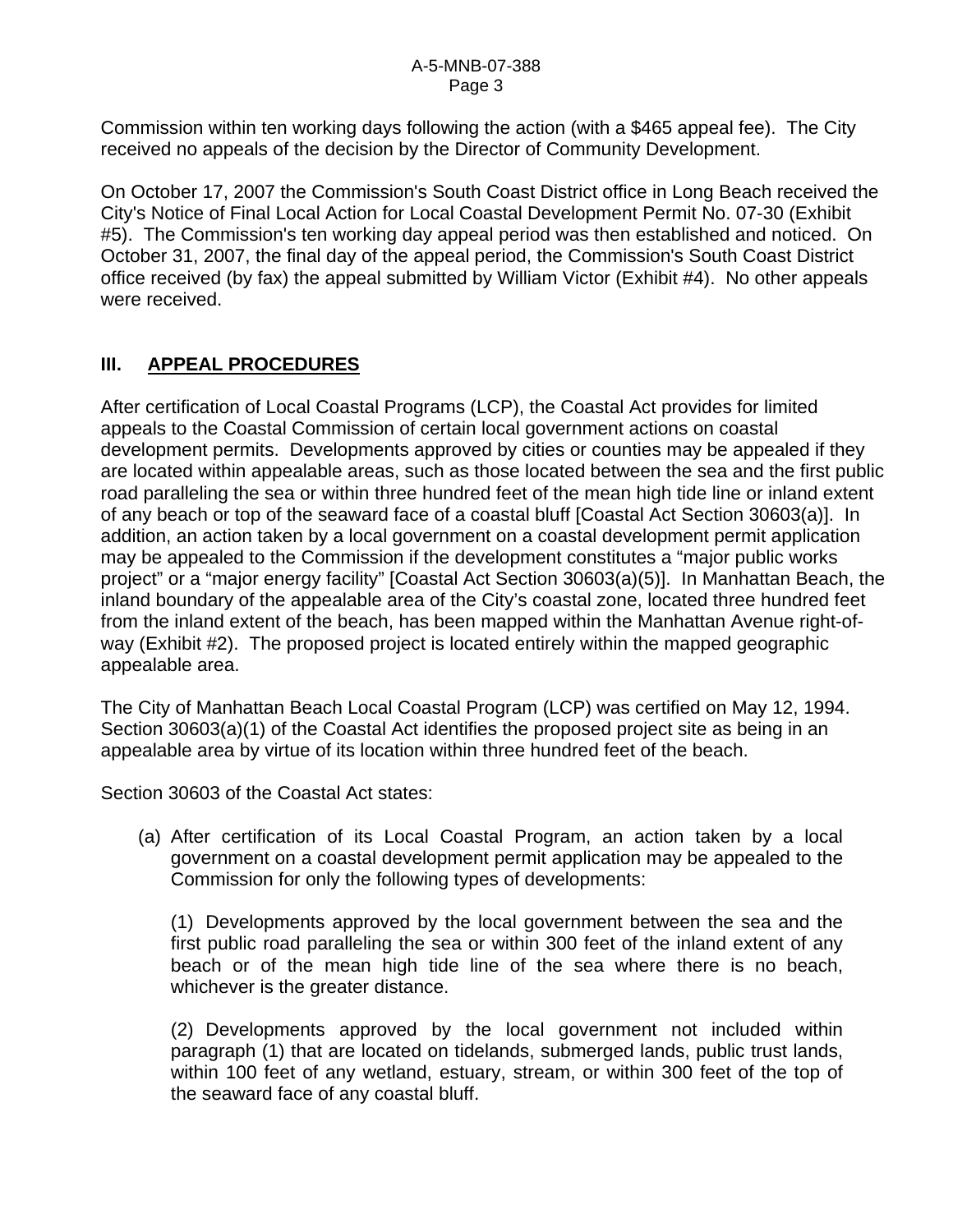#### A-5-MNB-07-388 Page 4

The grounds for appeal of an approved local coastal development permit in the appealable area are stated in Section 30603(b)(1), which states:

 (b)(1) The grounds for an appeal pursuant to subdivision (a) shall be limited to an allegation that the development does not conform to the standards set forth in the certified Local Coastal Program or the public access policies set forth in this division.

The action currently before the Commission is to find whether there is a "substantial issue" or "no substantial issue" raised by the appeal of the local approval of the proposed project. Sections 30621 and 30625(b)(2) of the Coastal Act require a de novo hearing of the appealed project unless the Commission determines that no substantial issue exists with respect to the grounds for appeal.

Commission staff recommends a finding of no substantial issue. If the Commission decides that the appellant's contentions raise no substantial issue as to conformity with the certified Local Coastal Program or the public access policies of the Coastal Act, the action of the local government stands. Alternatively, if the Commission finds that a substantial issue exists with respect to the conformity of the action of the local government with the standards set forth in the certified Local Coastal Program or the public access policies of the Coastal Act, the local coastal development permit is voided and the Commission typically continues the public hearing to a later date in order to review the coastal development permit as a de novo matter. [Cal. Pub. Res. Code §§ 30621 and 30625.] Section 13321 of the Coastal Commission regulations specifies that de novo actions will be heard according to the procedures outlined in Sections 13114 and 13057-13096 of the Commission's regulations.

If there is no motion from the Commission to find no substantial issue, the substantial issue question will be considered moot, and the Commission will schedule the de novo portion of the public hearing on the merits of the application at a subsequent Commission hearing. A de novo public hearing on the merits of the application uses the certified LCP as the standard of review. In addition, for projects located between the first public road and the sea, findings must be made that an approved application is consistent with the public access and recreation policies of the Coastal Act. Sections 13110-13120 of Title 14 of the California Code of Regulations further explain the appeal hearing process.

If the Commission decides to hear arguments and vote on the substantial issue question, proponents and opponents will have three minutes per side to address whether the appeal raises a substantial issue. The Commission will then vote on the substantial issue matter.

It takes a majority of Commissioners present to find that the grounds for the appeal raise no substantial issue. The Commission's finding of substantial issue voids the entire local coastal development permit action that is the subject of the appeal.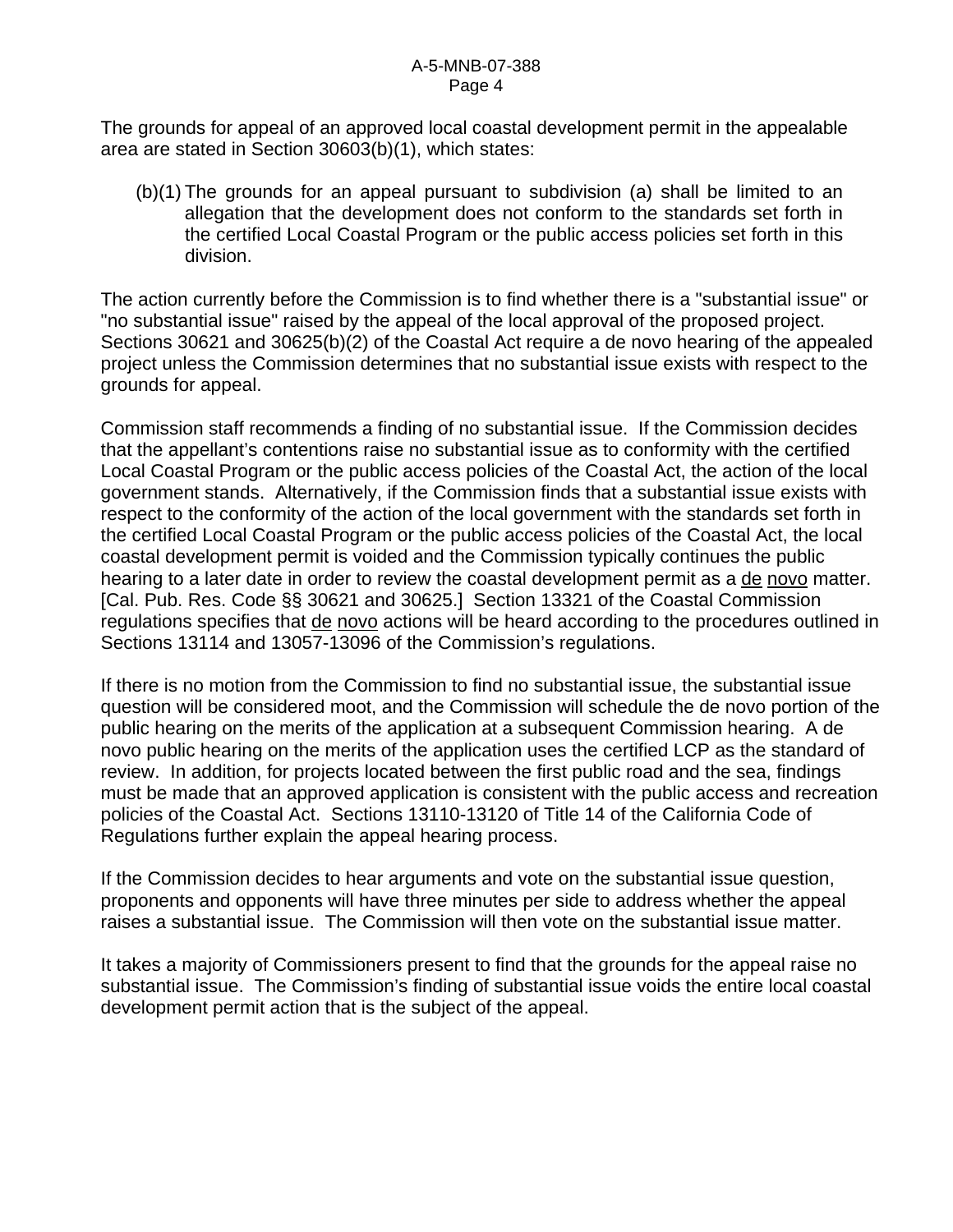# **IV. STAFF RECOMMENDATION ON SUBSTANTIAL ISSUE**

The staff recommends that the Commission determine that **no substantial issue exists** with respect to the grounds for the appeal regarding conformity of the project with the City of Manhattan Beach certified Local Coastal Program and the public access policies of the Coastal Act, pursuant to Public Resources Code Section 30625(b)(2).

Staff recommends a **YES** vote on the following motion:

#### **MOTION:** *"I move that the Commission determine that Appeal No. A-5-MNB-07-388 raises* **NO SUBSTANTAIL ISSUE** *with respect to the grounds on which the appeal has been filed."*

A majority of the Commissioners present is required to pass the motion.

# **Resolution to Find No Substantial Issue for Appeal A-5-MNB-07-388**

The Commission hereby finds that Appeal No. A-5-MNB-07-388 raises no substantial issue regarding consistency with the Certified Local Coastal Plan and/or the public access policies of the Coastal Act.

# **V. FINDINGS AND DECLARATIONS**

The Commission hereby finds and declares:

# **A. Project Description**

The proposed project is the demolition of a one-story single-family residence (c.1914), and the construction of a three-level, thirty-foot high, 4,075 square foot single-family residence with a four-car garage on a 2,700 square foot lot fronting a walk street (See Exhibits). A portion of the  $9<sup>th</sup>$  Street public right-of-way (in front of the proposed house) will be improved and landscaped, consistent with the LCP walk street standards, as part of the proposed project. Public pedestrian access on the right-of-way will not be adversely affected. The proposed single-family residence has three levels (two-stories above a basement) and measures thirty feet in height (Exhibit #9). Vehicular access to the on-site parking (875 square foot four-car garage) is provided by the rear alley  $(8<sup>th</sup>$  Place).

# **B. Substantial Issue Analysis**

As stated in Section III of this report, the grounds for appeal of a coastal development permit issued by the local government after certification of its Local Coastal Program (LCP) are specific. In this case, the local coastal development permit may be appealed to the Commission on the grounds that it does not conform to the certified LCP or the public access policies of the Coastal Act. The Commission must then decide whether a substantial issue exists in order to hear the appeal.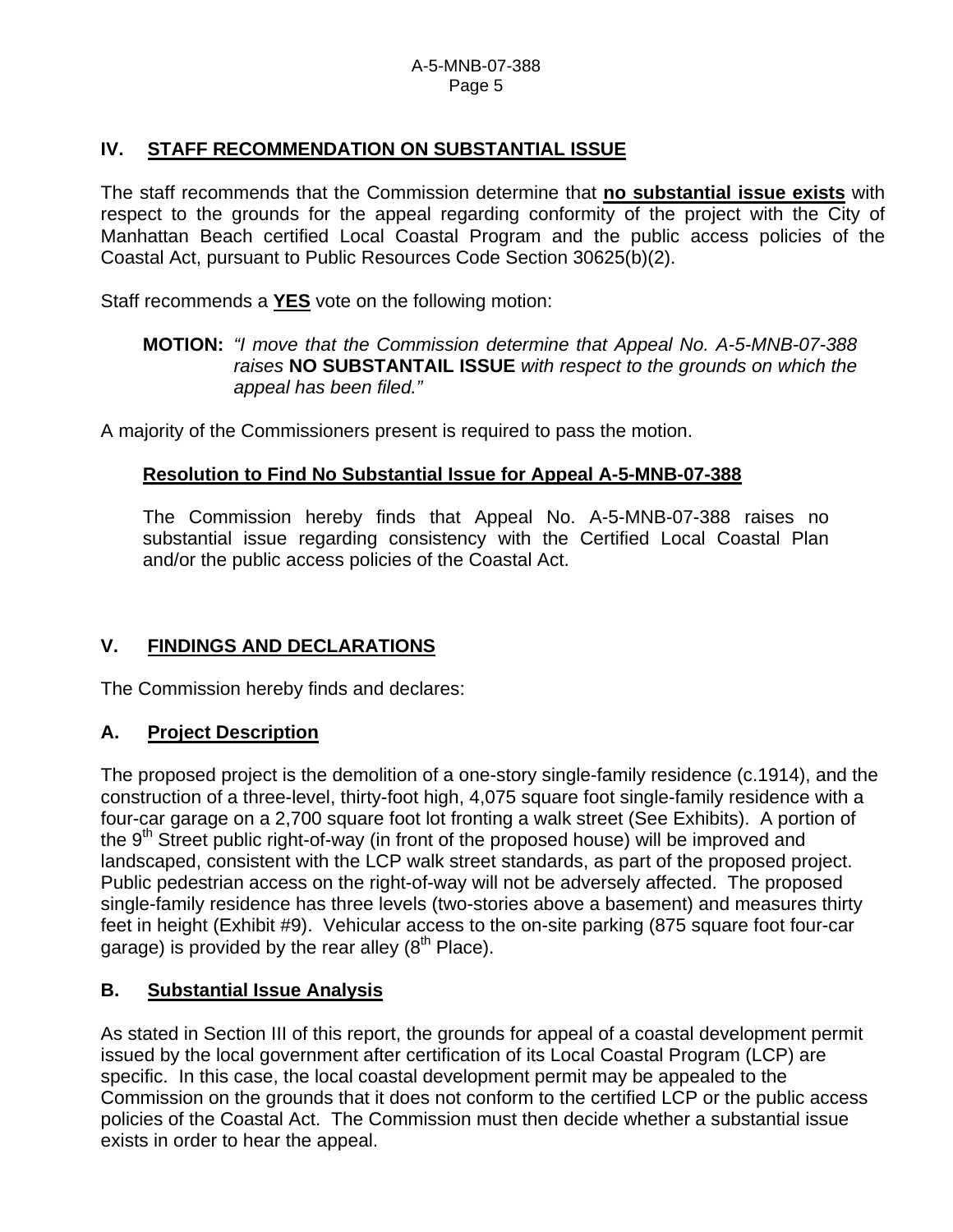In this case, the appellant's dual contentions are: the lack of public notice denied him the right to a public hearing on the matter, and the proposed house is too large (Exhibit #4).

The appellant, William Victor, owns property within one hundred feet of the project site. His name and mailing address appear on the notice list in the local coastal development permit application file. He therefore should have received notice of the pending application for the proposed project, as required by Section A.96.100 of the City of Manhattan Beach LCP. Mr. Victor asserts that he did not receive notice of the coastal development permit application. The Commission's South Coast District office in Long Beach also did not receive notice of the coastal development permit application.

Typically, only an "aggrieved person" can file an appeal of a local coastal development permit with the Commission. An aggrieved person is one who participated at the local hearing(s) for the coastal development permit application and has exhausted the local appeal process. Section 13573(a) of the Coastal Commission regulations, however, creates exceptions for the exhaustion of local appeals where an appellant shall be deemed an aggrieved person. One exception is if an appellant was denied the right of local appeal because the local notice and hearing procedures for the development did not comply with the public notice requirements. Another exception is if the local government charges a fee for the filing of an appeal, as is the case in the City of Manhattan Beach. Therefore, the Commission will allow the appellant to file his appeal in this case, even though he did not request a public hearing or object to the proposed project during the City's fifteen-day public comment period, because he did not receive notice of the application as required by Section A.96.100 of the City of Manhattan Beach LCP and the City imposes a \$465 appeal fee for an appeal to the City Planning Commission.

# **Appellant's Objection**

The appellant objects to the proposed project (a 4,075 square foot single-family residence) because it is too large for the area, and has been designed without regard to protections of views or visual quality as required by Section 30251 of the Coastal Act. The appeal asserts that the project "is not visually compatible with the character of the surrounding area, especially in regards to scale" (Exhibit #4, p.3). The appellant has not provided any specific evidence in support his contention.

As previously stated, the substantial issue determination is limited solely to the issue of whether the local approval conforms with the LCP and the public access policies of the Coastal Act. Coastal Act Section 30251, the development policy referenced in the appeal, is not part of the City of Manhattan Beach certified LCP. The appeal does not assert that the proposed project conflicts with any provision of the certified LCP, and the appeal does not raise any issue with regard to the public access policies of the Coastal Act. Therefore, the appeal raises no substantial issue regarding the proposed project's conformity with the City of Manhattan Beach certified LCP and the public access policies of the Coastal Act.

Even though the appeal does not contend that the proposed project does not comply with the certified City of Manhattan Beach LCP, the appeal raises issues with regard to building scale, community character and visual resources. The certified LCP does contain specific policies to protect community character and visual resources in the City's residential neighborhoods, consistent with the provisions of Section 30251 of the Coastal Act. The City's zoning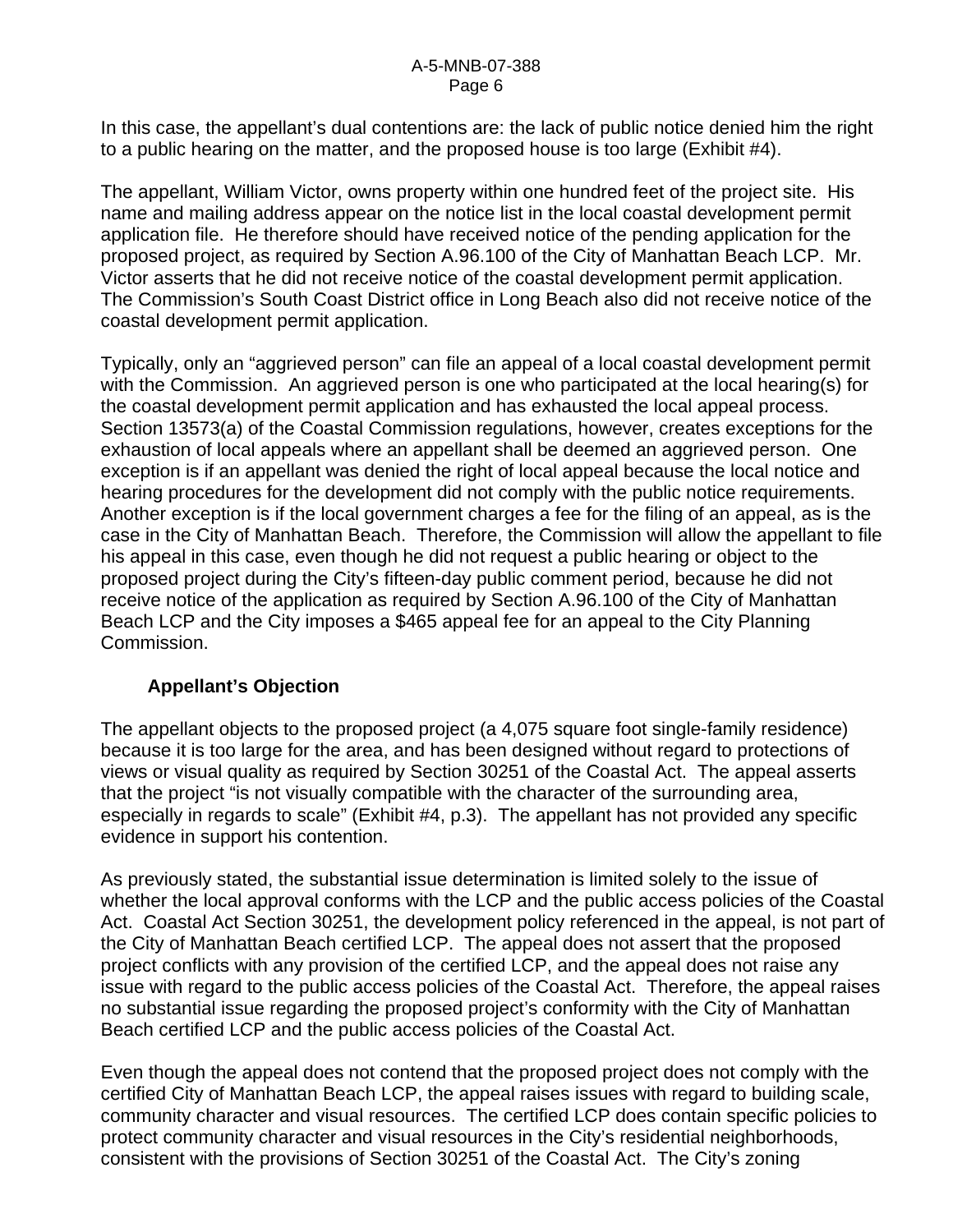ordinance, which is part of the certified LCP, includes building height limit and floor area limits that address the scale of new development in the coastal zone. All development approved within the City's coastal zone, including the proposed project, must comply with the policies and implementing ordinances set forth in the certified Manhattan Beach LCP.

The following policies contained in the certified Manhattan Beach LCP are relevant to the proposed project:

#### **Residential Development**

- **POLICY II.B.1:** Maintain building scale in coastal zone residential neighborhoods consistent with Chapter 2 of the Implementation Plan.
- **POLICY II.B.2:** Maintain residential building bulk control established by development standards in Chapter 2 of the Implementation Plan.
- **POLICY II.B.3:** Maintain coastal zone residential height limit not to exceed 30' as required by Sections A.04.030 and A.60.050 of Chapter 2 of the Implementation Plan.

The above-stated LCP policies are implemented by the City's zoning ordinance (Chapter 2 of the LCP Implementation Plan), which is part of the certified LCP. Section A.12.030 (Property Development Regulations: RM and RH Districts) of the certified LCP contains the height, floor area and open space requirements that apply to single family residences in the RM (Medium Density Residential) and RH (Residential High Density) Districts. Section A.12.030 of the certified LCP contains the following applicable building standards for the proposed project, which is on an RH-zoned lot:

| Maximum Height:               | 30 feet            |
|-------------------------------|--------------------|
| Maximum Buildable Floor Area: | 1.7 times lot area |
| Minimum Usable Open Space:    | 350 square feet    |

Commission staff has compared the City-approved project plans against the standards contained in the certified LCP, and has found no evidence of non-compliance. The proposed single-family residence conforms to the thirty-foot height limit contained in the certified LCP. The proposed project also conforms to the LCP's buildable floor area limit. The lot is 2,700 square feet in size. The maximum amount of buildable floor area allowed by the certified LCP is 1.7 times the lot area  $(1.7 \times 2,700 = 4,590$  square feet). The local coastal development permit approves a 4,950 square foot structure (4,075 square foot house plus 875 square foot garage). However, the buildable floor area of a residential structure in the RH zone (Area III), as defined in Section A.04.030 of the certified LCP, does not include 600 square feet used for vehicle storage (e.g., the garage). Therefore, the proposed project's buildable floor area is 4,350 square feet (4,950 – 600 = 4,350) and falls within the LCP's buildable floor area limit for the 2,700 square foot lot.

The proposed single-family residence also conforms to the open space requirement of the certified LCP. The proposed project provides 358.5 square feet of usable open space area, which is greater than the 350 square feet required.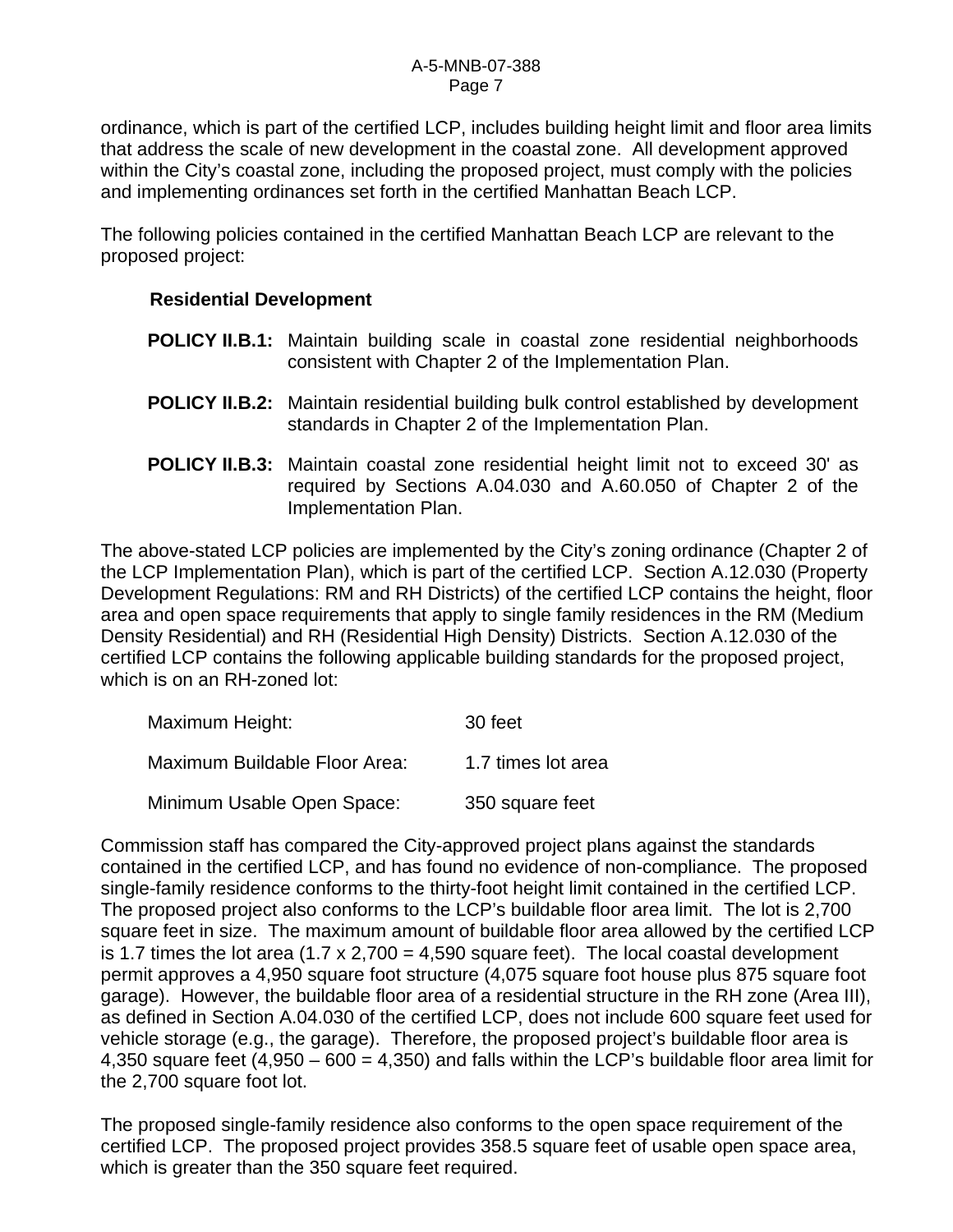The appeal also raises concerns about the proposed project's effect on views and the visual quality of the area. Although the proposed three-level single-family residence is much larger than the one-story house it will replace, the visual resources of the community will not be adversely affected. The proposed structure is visually compatible with the scale and character of the surrounding neighborhood, where many other similar-sized houses exist. The certified LCP specifically calls for the subject site (and surrounding lots) to be developed with a singlefamily residence up to thirty feet in height. The certified LCP does not identify the property for view protection. The public access and public views of the coast provided by the walk street  $(9<sup>th</sup> Street)$  that fronts the project site will not be affected by the project (Exhibit #6). Therefore, the proposed project will not obstruct any protected public views and will not adversely affect the visual quality of the area.

#### **Conclusion**

The proposed project complies with the thirty-foot height limit, the minimum open space requirement, and the floor area limit for the lot set forth by the certified LCP. The appeal is not supported by any evidence to the contrary. The proposed project will not obstruct any protected public views, as the certified LCP does not protect any views over the project site. Therefore, the Commission finds that no substantial issue exists with respect to the City's approval of Local Coastal Development Permit No. 07-30 because the locally approved project conforms to the City of Manhattan Beach certified LCP and the public access policies of the Coastal Act.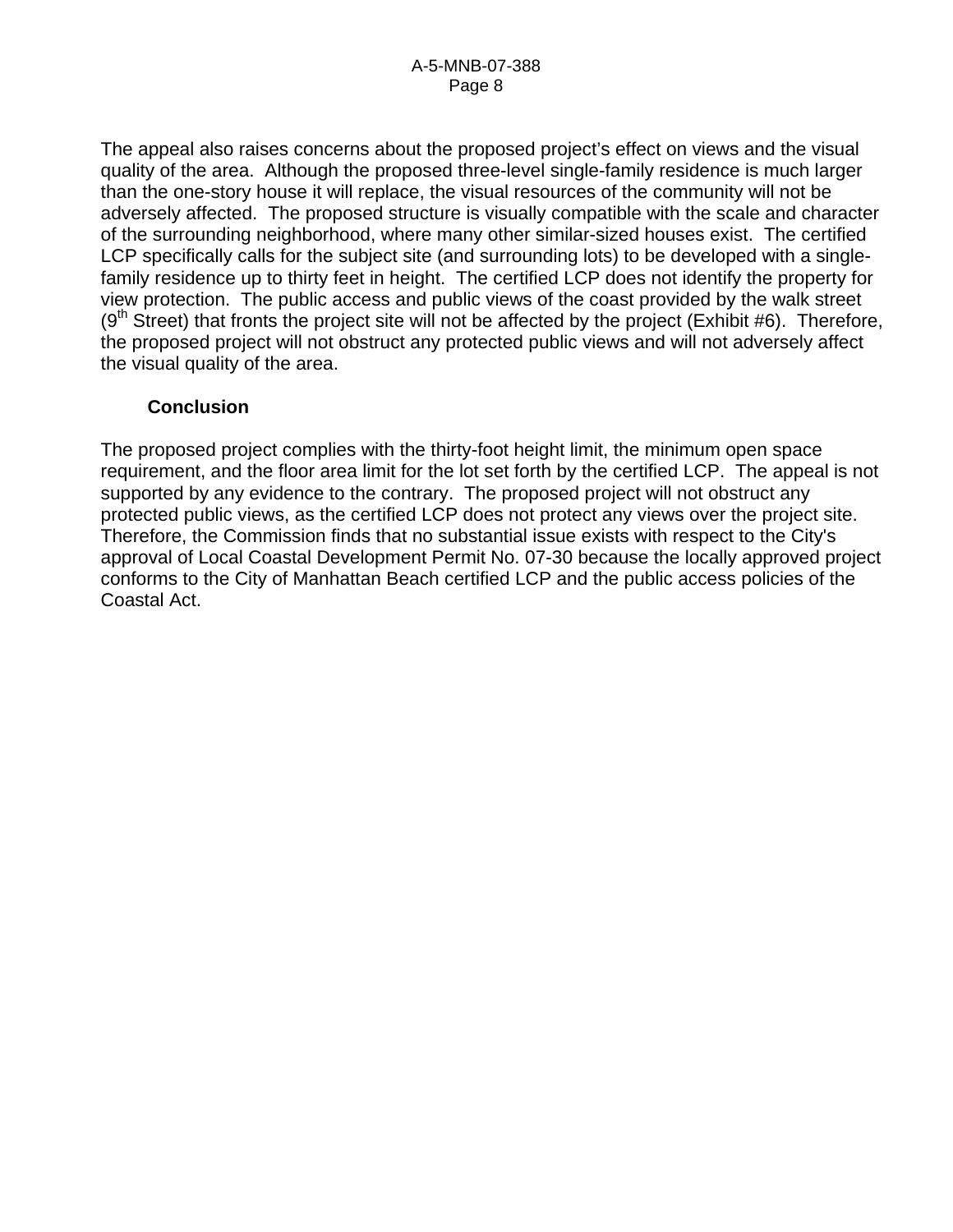

<u>Site: 128 9th Street</u>

COASTAL COMMISSION<br>AS-MNB-07-388

1 EXHIBIT #  $\overline{\mathcal{L}}$ PAGE\_  $OF<sub>-</sub>$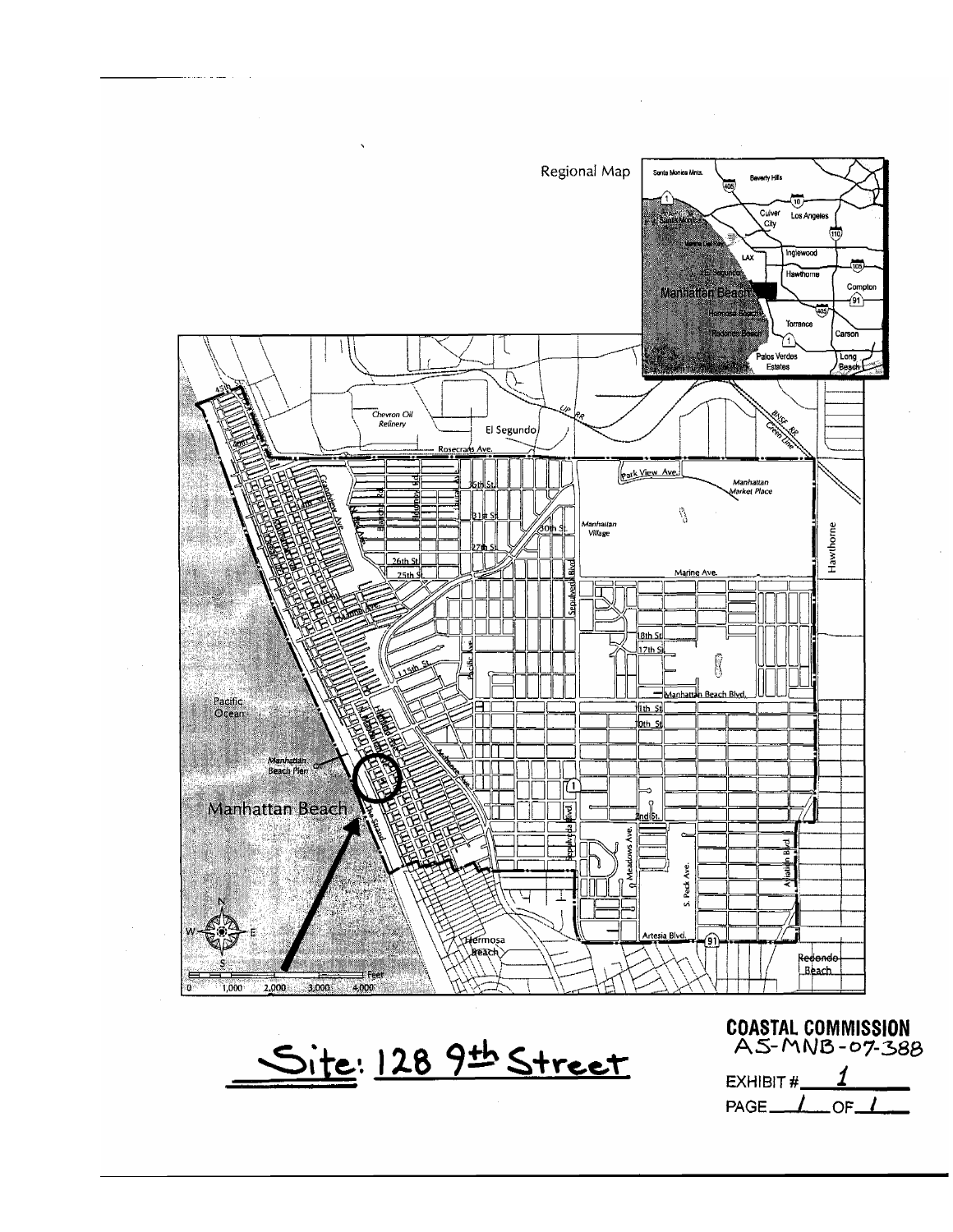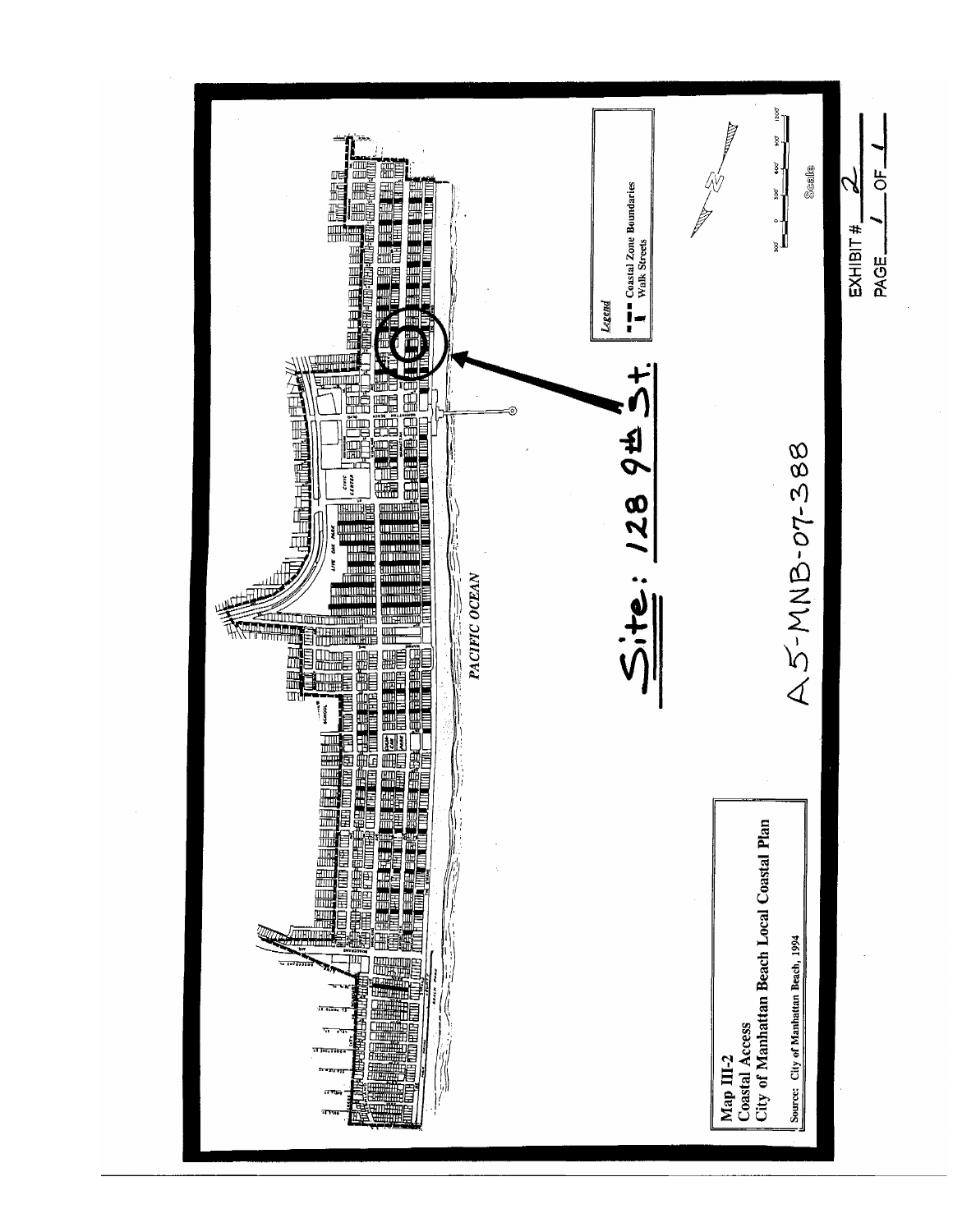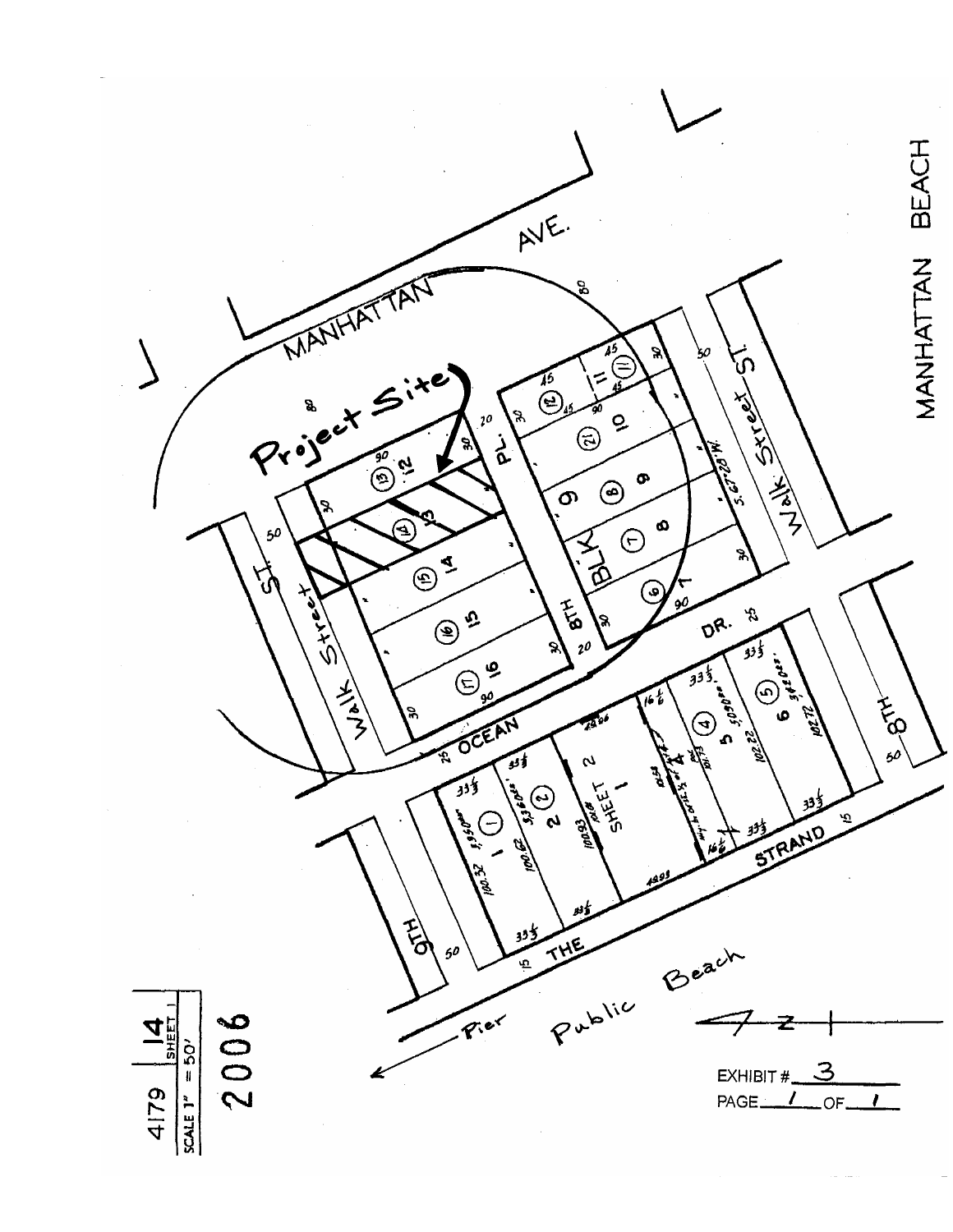STATE OF CALIFORNIA - THE RESOURCES AGENCY

CALIFORNIA COASTAL COMMISSION

SOUTH COAST DISTRICT OFFICE 200 OCEANGATE, 10<sup>7H</sup> FLOOR LONG BEACH, CA 90802-4416 VOICE (582) 590-5071 PAX (582) 590-5084

#### appeal from coastal permit decision of local government

#### Please Review Attached Appeal Information Sheet Prior To Completing This Form.

#### **SECTION I. Appellant(s)**

Name: WILLIAM VICTOR

Mailing Address: POB 241072

City: **LOS ANGELES**  Zip Code: 90024

`ALIFORNIA<br>AL COMMISSION Phone: 516-670-2599

**RECEIVED** 

South Coast Region

OCT 3.1 2007

#### **SECTION II.** Decision Being Appealed

1. Name of local/port government:

CITY OF MANHATTAN BEACH

2. Brief description of development being appealed:

DEMOLITION OF EXISTING SINGLE FAMILY RESIDENCE AND REPLACEMENT WITH MANSION SIZED OUT OF SCALE RESIDENCE

3. Development's location (street address, assessor's parcel no., cross street, etc.):

128 NINTH STREET, MANHATTAN BEACH, CA. 90266

4. Description of decision being appealed (check one.):

- ⊠ Approval; no special conditions
- Ω Approval with special conditions:
- П Denial

For jurisdictions with a total LCP, denial decisions by a local government cannot be Note: appealed unless the development is a major energy or public works project. Denial decisions by port governments are not appealable.

|             | TO BE COMPLETED BY COMMISSION: |            | <b>COASTAL COMMISSION!</b> |
|-------------|--------------------------------|------------|----------------------------|
| APPEAL NO:  | $24113.07 - 388$               |            |                            |
| DATE FILED: |                                |            |                            |
| DISTRICT:   | outh                           | Long Beach |                            |
|             |                                |            |                            |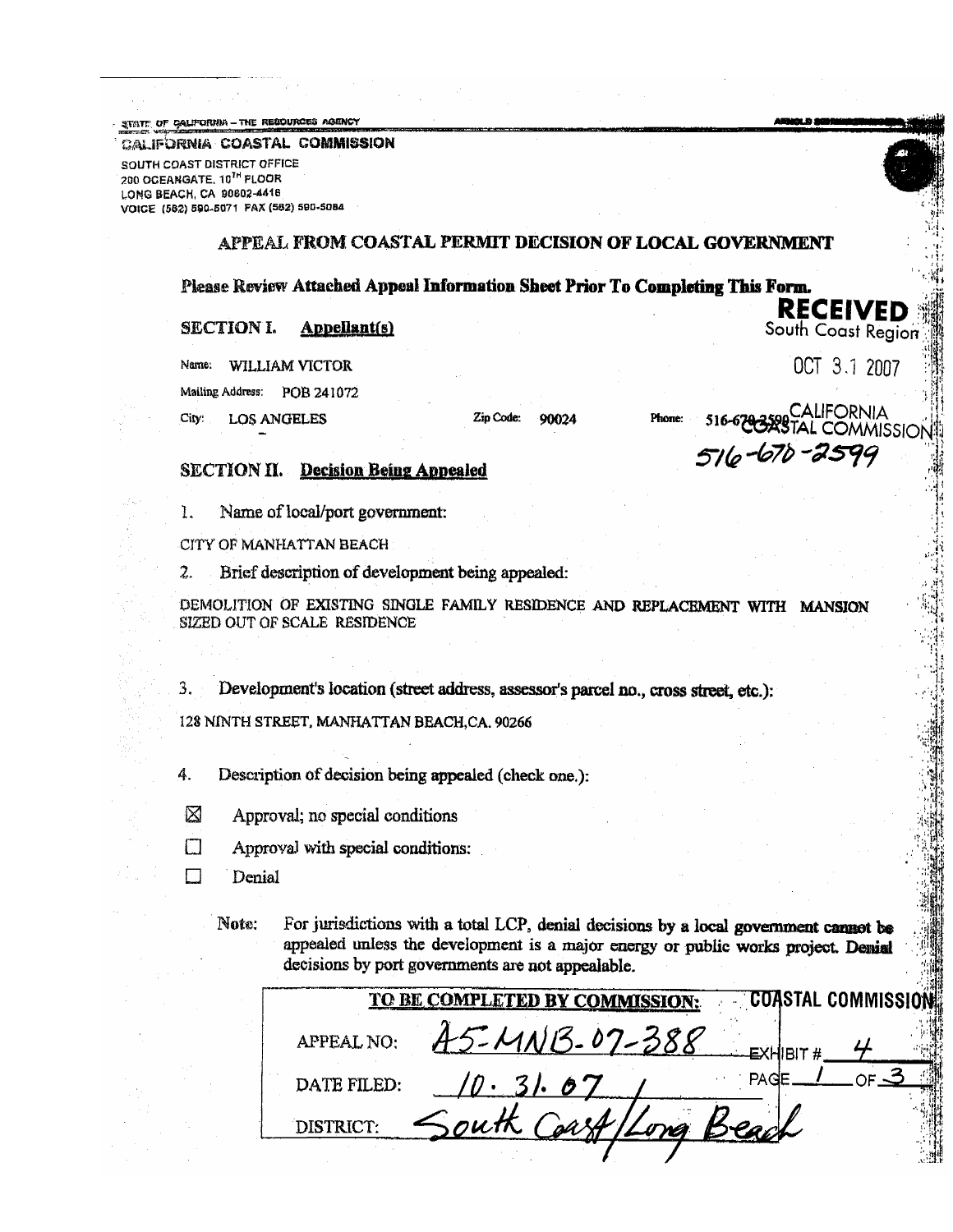#### **APPEAL FROM COASTAL PERMIT DECISION OF LOCAL GOVERNMENT (Page 2)**

- 5. Decision being appealed was made by (check one):
- $\Box$ Planning Director/Zoning Administrator
- П City Council/Board of Supervisors
- M **Planning Commission**
- X Other

10/12'07 6. Date of local government's decision:

CA 07-30  $7<sup>1</sup>$ Local government's file number (if any):

#### SECTION III. Identification of Other Interested Persons

Give the names and addresses of the following parties. (Use additional paper as necessary.)

Name and mailing address of permit applicant: a.

**JAMES R. OBRADOVICH** 233 MAIN STREET EL SEGUNDO, CA 90245

 $(2)$ 

b. Names and mailing addresses as available of those who testified (either verbally or in writing) at the city/county/port hearing(s). Include other parties which you know to be interested and should receive notice of this appeal.

(1) APPELLANT ONLY LEARNED ABOUT THE APPLICATON AFTER THE TIME TO OBJECT OR COMMENT HAD EXPIRED.

ALTHOUGH APPELLANT OWNS PROPERTY WITHIN 100 FEET OF THE SUBJECT PROJECT, APPELLANT NEVER RECEIVED A NOTICE FROM APPLICANT.

WHEN APPELLANT LEARNED ABOUT THE SUBJECT PROJECT FROM A NEIGHBOR, IT WAS OCTOBER 13, 2007.

APPELLANT WAS ADVISED THEREAFTER BY CITY STAFF THAT THE LAST DAY ON WHICH TO COMMENT OR OBJECT TO THIS PROJECT WAS OCTOBER 10, 2007 AND IT WAS THEN TOO LATE TO NOTE AN OBJECTION OR REQUEST AN OPPORTUNITY TO BE HEARD AT A CITY HEARING ON THE MATTER.

**COASTAL COMMISSION** 

EXHIBIT# PAGE\_ ΩF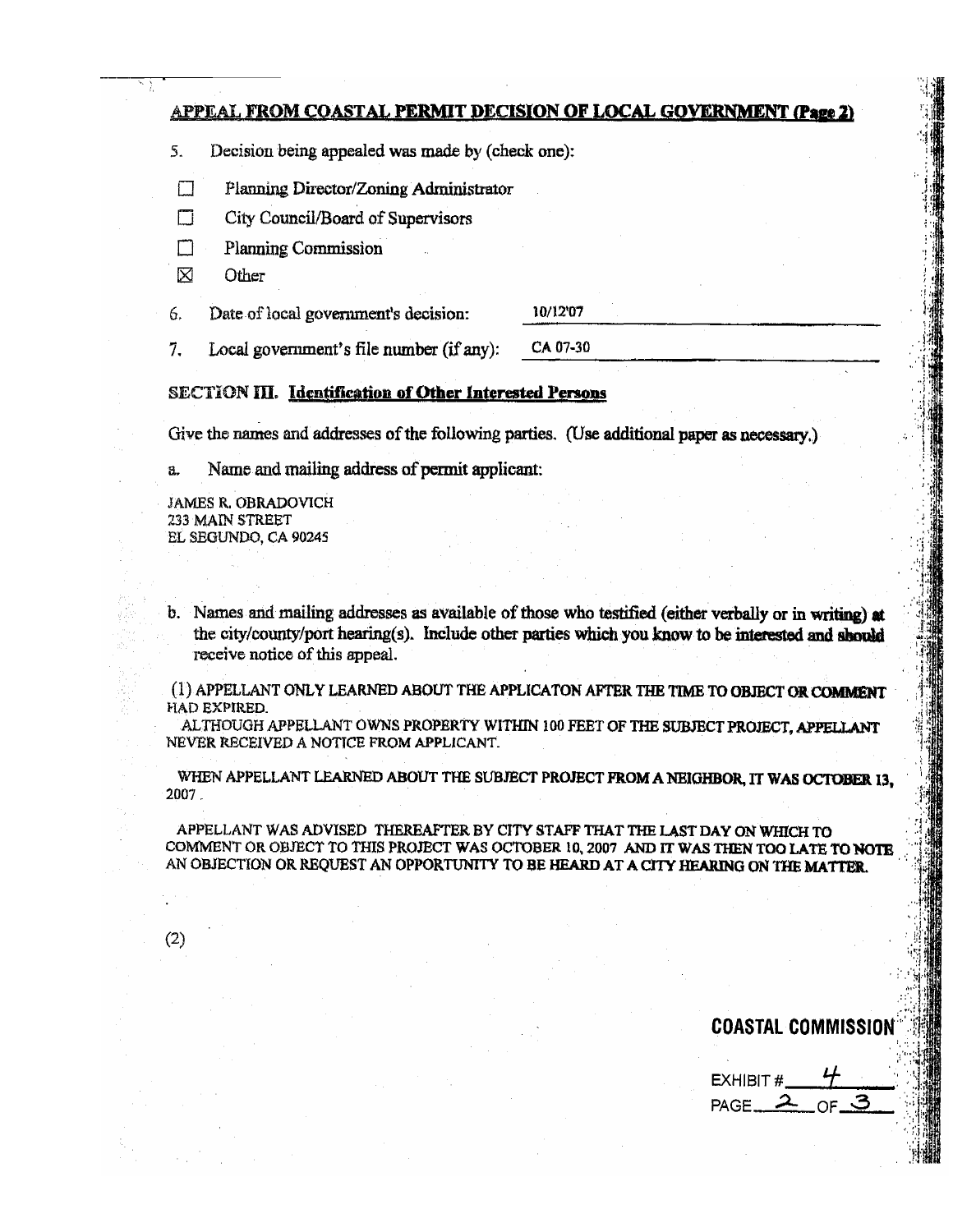#### FROM COASTAL PERMIT DECISION OF LOCAL GOVERNME APPEAI

#### **SECTION IV. Reasons Supporting This Appeal**

#### PLEASE NOTE:

- Appeals of local government coastal permit decisions are limited by a variety of factors and requirements of the Coastal Act. Please review the appeal information sheet for assistance in completing this section.
- State briefly your reasons for this appeal. Include a summary description of Local Coastal Program, Land Use Plan. or Port Master Plan policies and requirements in which you believe the project is inconsistent and the reasons the decision warrants a new hearing. (Use additional paper as necessary.)
- This need not be a complete or exhaustive statement of your reasons of appeal; however, there must be sufficient discussion for staff to determine that the appeal is allowed by law. The appellant, subsequent to filing the appeal, may submit additional information to the staff and/or Commission to support the appeal request.

Section 30251 of the California Coastal Act specifically provides that that permitted development in the coastal areas "... shall be site and designed to protect views to and along the ocean and scenic coastal areas... to be visually compatible with the characer of surrounding areas.... New development in highly. scenic areas such as those designated by the Department of Parks and Recreation and by local government shall be subordinate to the character of its setting."

This project proposes a structure with 4, 075 square foot of living area plus 875 square feet of garages, or in excess of almost 5,000 square feet of structure replacing a residential property with 788 square feet. It is not visually compatible with the character of the surrounding area especially with regard to scale and is not designed with any regard to protect views or to restore or enhance visual quality in the area which it replaces.

At a scheduled hearing, the applicant would hope to expand on the argument with photographs and the respective sizes of the surrounding properties on the segment of Ninth Street adversely affected by this project and south of it.

**COASTAL COMMISSION** EXHIBIT # PAGE\_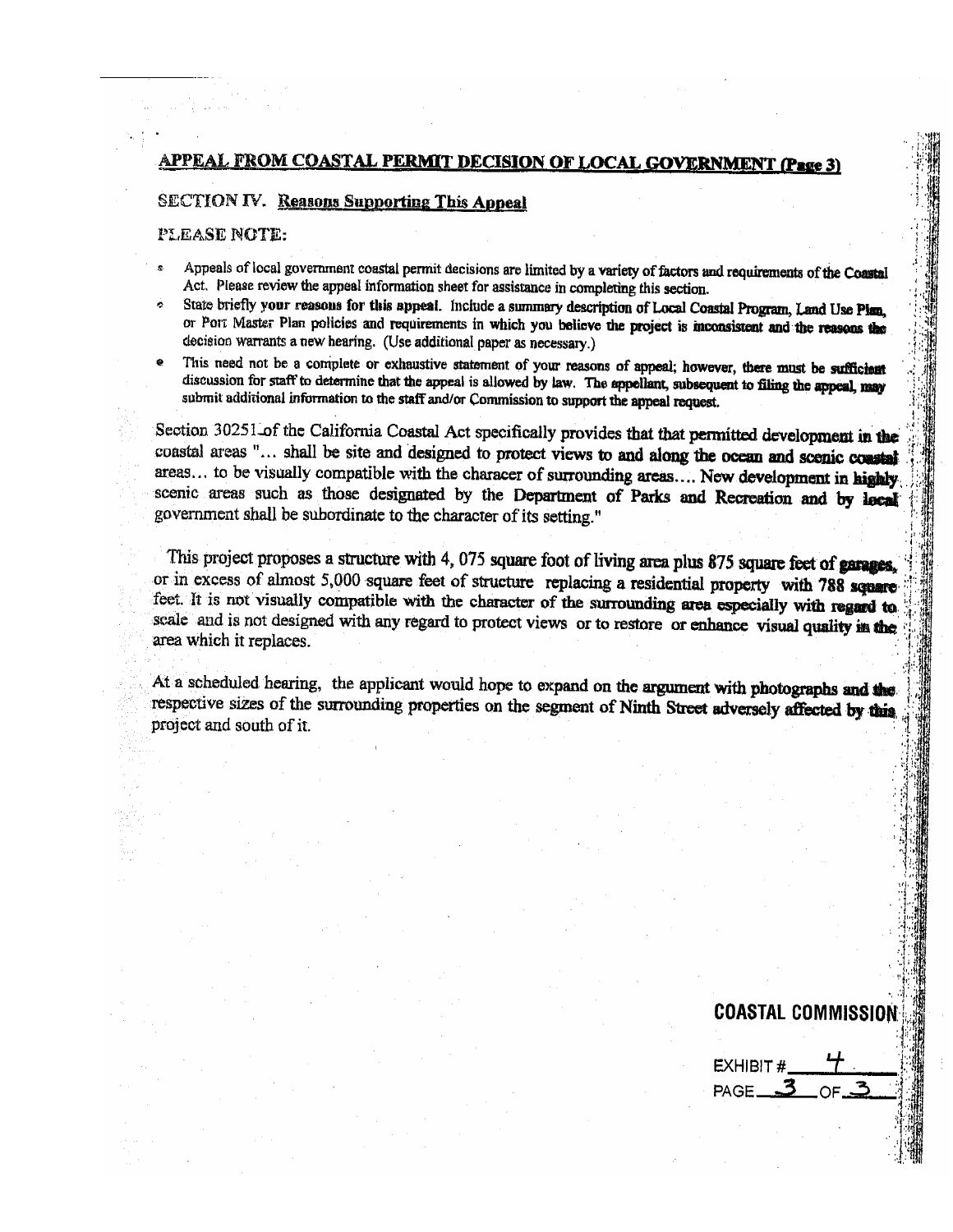

City Hall 1400 Highland Avenue Manhattan Beach, CA 90266-4795 Telephone (310) 802-5000 FAX (310) 802-5001 TDD (310) 802-3501

# **COASTAL DEVELOPMENT PERMIT**

Project No: CA 07-30 Page 1 of 4

On October 11, 2007, the Community Development Department of the City of Manhattan Beach granted James R. Obradovich, (property owner) this permit for the development described below, subject to the attached Standard and Special conditions.

128 9<sup>th</sup> Street Site:

Demolish Residence and Construct Single Family Residence Description:

Issued by:

Eric Haaland, Associate Planner

COMMUNITY DEVELOPMENT DEPARTMENT Richard Thompson, Director

Acknowledgment:

The undersigned permittee acknowledges receipt of this permit and agrees to abide by all terms and conditions thereof.

ID - IZ - T **Signature of Permittee** Date:

**COASTAL COMMISSION** A5-MNB-07-388 EXHIBIT # PAGE\_

Fire Department Address: 400 15<sup>th</sup> Street, Manhattan Beach, CA 90266 FAX (310) 802-5201 Police Department Address: 420 15<sup>th</sup> Street, Manhattan Beach, CA 90266 FAX (310) 802-5101 Public Works Department Address: 3621 Bell Avenue, Manhattan Beach, CA 90266 FAX (310) 802-5301 City of Manhattan Beach Web Site: http://www.ci.manhattan-beach.ca.us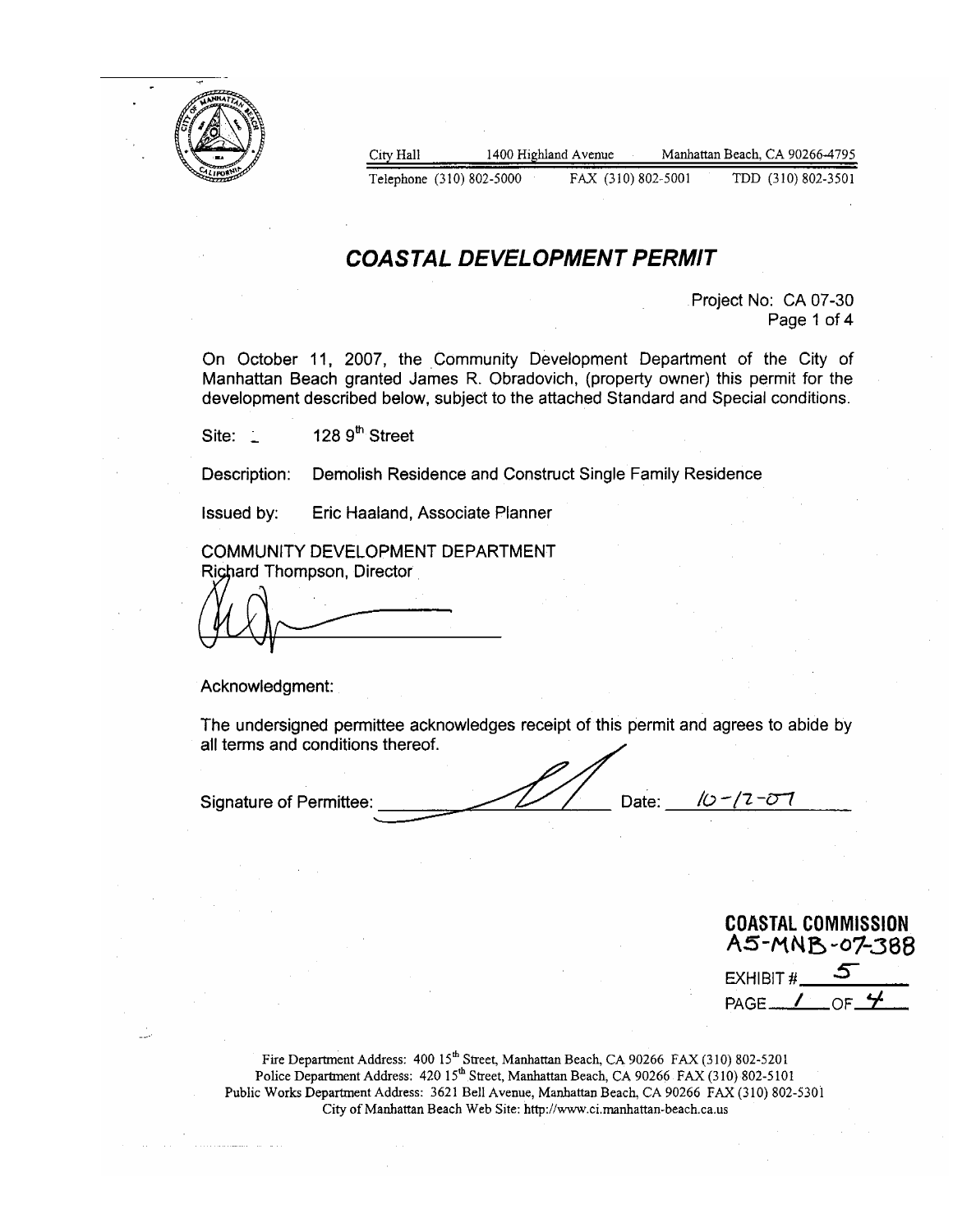Project No: CA 07-30 Page 2 of 4

Required Findings: (Per Section A.96.150 of the Local Coastal Program)

Written findings are required for all decisions on Coastal Development Permits. Such findings must demonstrate that the project, as described in the application and accompanying material, or as modified by any conditions of approval, conforms with the certified Manhattan Beach Local Coastal Program.

- $1<sub>1</sub>$ The property is located within Area District III (Beach Area) and is zoned Residential High Density, RH.
- $2.$ The General Plan and Local Coastal Program/Land Use Plan designation for the property is High Density Residential.
- 3. The project is consistent with the residential development policies of the Manhattan Beach Local Coastal Program, specifically Policies II, B.1, 2, & 3, as follows:
	- II.B.1: The proposed structure is consistent with the building scale in the coastal zone neighborhood and complies with the applicable standards of the Local Coastal Program-Implementation Plan;
	- II.B.2: The proposed structure is consistent with the residential bulk control as established by the development standards of the Local Coastal Program-Implementation Plan;
	- II.B.3: The proposed structure is consistent with the 30' Coastal Zone residential height limit as required by the Local Coastal Program-Implementation Plan.
- 4. The project is consistent with the public access and recreation policies of Chapter 3 of the California Coastal Act of 1976, as follows;

Section 30212 (a) (2): The proposed structure does not impact public access to the shoreline, adequate public access is provided and shall be maintained along 9<sup>th</sup> Street & 8<sup>th</sup> Place.

Section 30221: Present and foreseeable future demand for public or commercial recreational activities that could be accommodated on the property is already adequately provided for in the area.

**COASTAL COMMISSION** 

EXHIBIT #  $PAGE_2$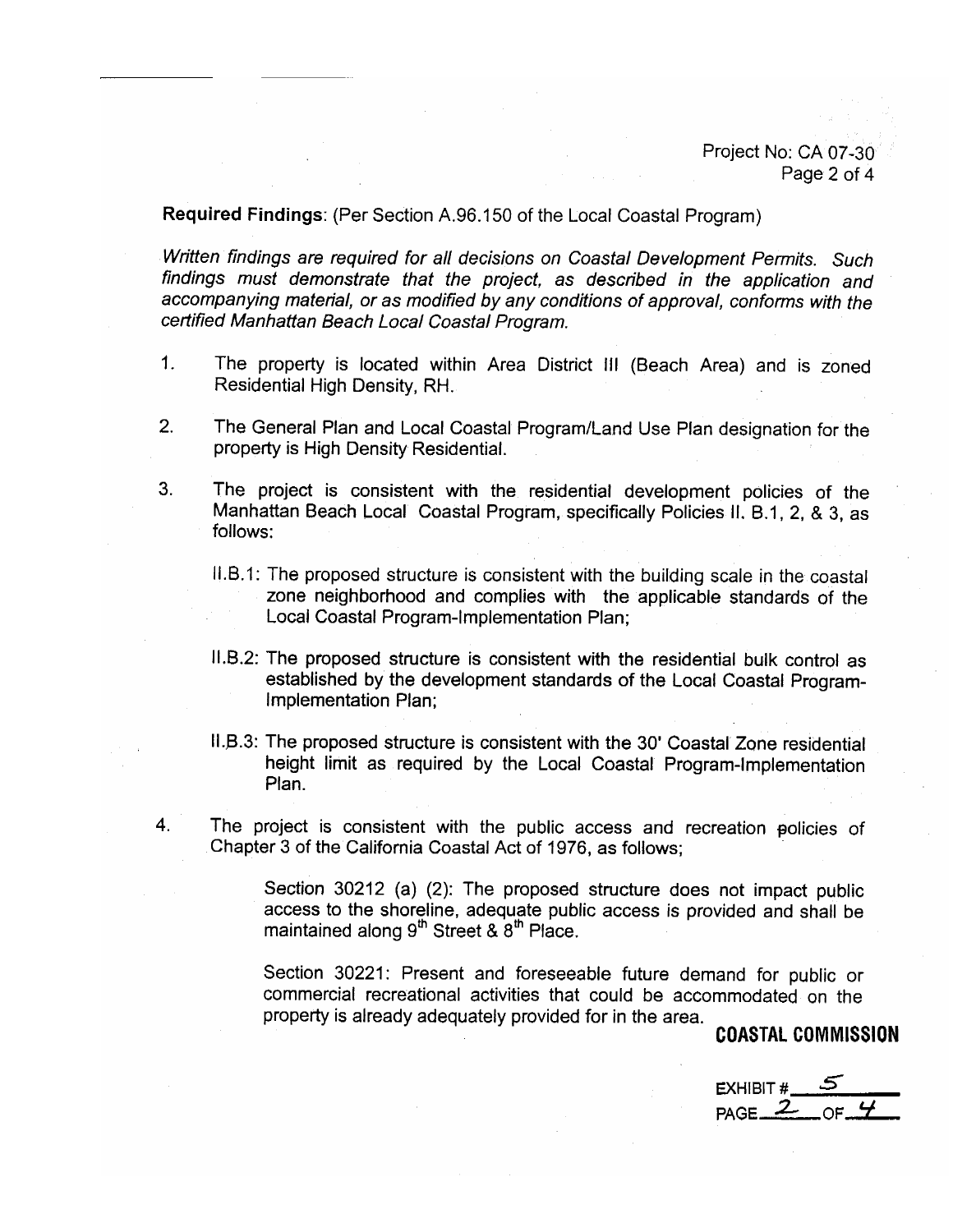Project No: CA 07-30 Page 3 of 4

The proposed use is permitted in the RH zone and is in compliance with the  $5.$ City's General Plan designation of High Density Residential; the project will not be detrimental to the public health, safety or welfare of persons residing or working in or adjacent to the neighborhood of such use; and will not be detrimental to properties or improvements in the vicinity or to the general welfare of the City.

#### **Standard Conditions:**

- Notice of Receipt and Acknowledgment. The permit is not valid and development  $1.$ shall not commence until a copy of the permit, signed by the permittee or authorized agent, acknowledging receipt of the permit and acceptance of the terms and conditions, is returned to the Community Development Department.
- **Expiration.** The Coastal Development Permit shall expire one-year from the date  $2.$ of approval if the project has not been commenced during that time. The: Director of Community Development may grant a reasonable extension of time for due cause. Said time extension shall be requested in writing by the applicant or authorized agent prior to the expiration of the one-year period.
- Compliance. All development must occur in strict compliance with the proposal  $3.$ as set forth in the application for permit, subject to any special conditions set forth below. Any deviation from the approved plans must be reviewed and approved by the Director of Community Development.
- Interpretation. Any questions of intent or interpretation of any condition will be 4. resolved by the Director of Community Development.
- Inspections. The Community Development Department staff shall be allowed to 5. inspect the site and the development during construction subject to 24-hour advance notice.
- Assignment. The permit may be assigned to any qualified persons subject to  $6.$ submittal of the following information to the Director of Community Development:
	- A completed application and application fee as established by the City's  $a^{\dagger}$ Fee Resolution:
	- An affidavit executed by the assignee attesting to the assignee's  $b.$ agreement to comply with the terms and conditions of the permit;

**COASTAL COMMISSION** 

 $_{\sf PAGE}$  3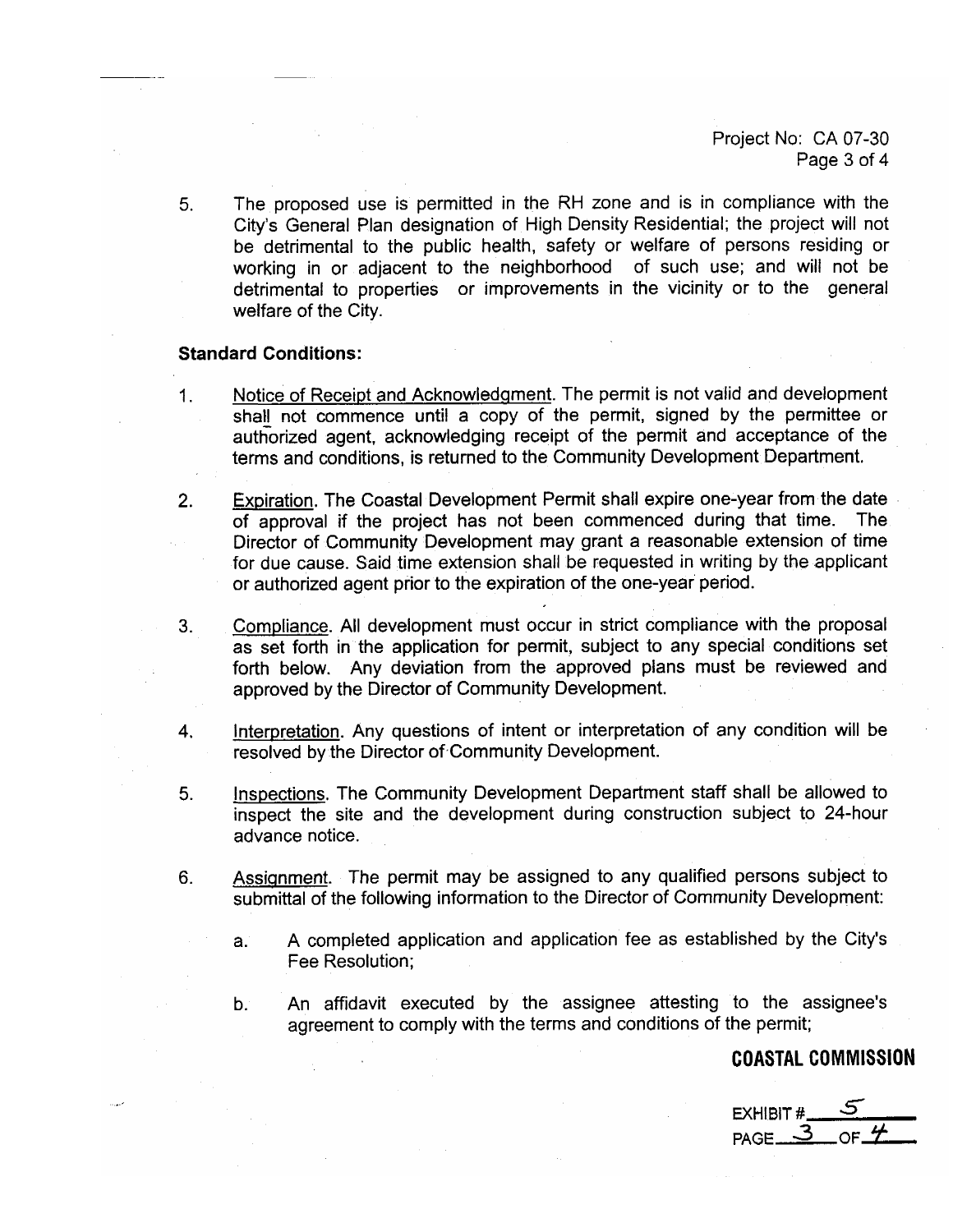Project No: CA 07-30 Page 4 of 4

- C. Evidence of the assignee's legal interest in the property involved and legal capacity to undertake the development as approved and to satisfy the conditions required in the permit;
- The original permittee's request to assign all rights to undertake the  $\mathsf{d}$ . development to the assignee; and,
- A copy of the original permit showing that it has not expired. e.
- Terms and Conditions are Perpetual. These terms and conditions shall be  $7<sub>1</sub>$ perpetual, and it is the intention of the Director of Community Development and the permittee to bind all future owners and possessors of the subject property to the terms and conditions.

#### **Special Conditions:**

 $1.$ The project shall be developed in conformance with all applicable development standards of the RH zoning district, and Chapter 2 of the Local Coastal Program - Implementation Program.

#### **COASTAL COMMISSION**

EXHIBIT # PAGE<sub> $-$ </sub>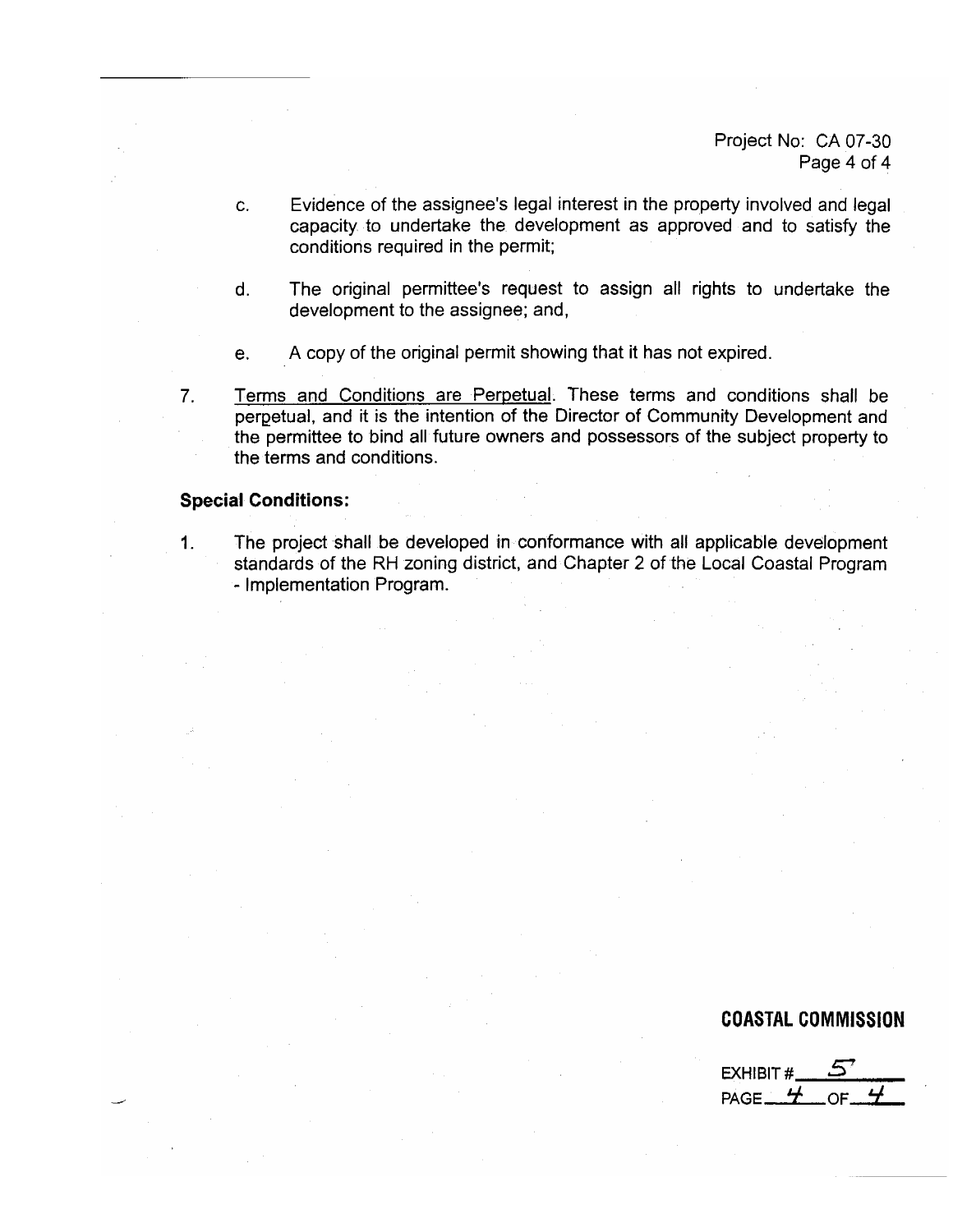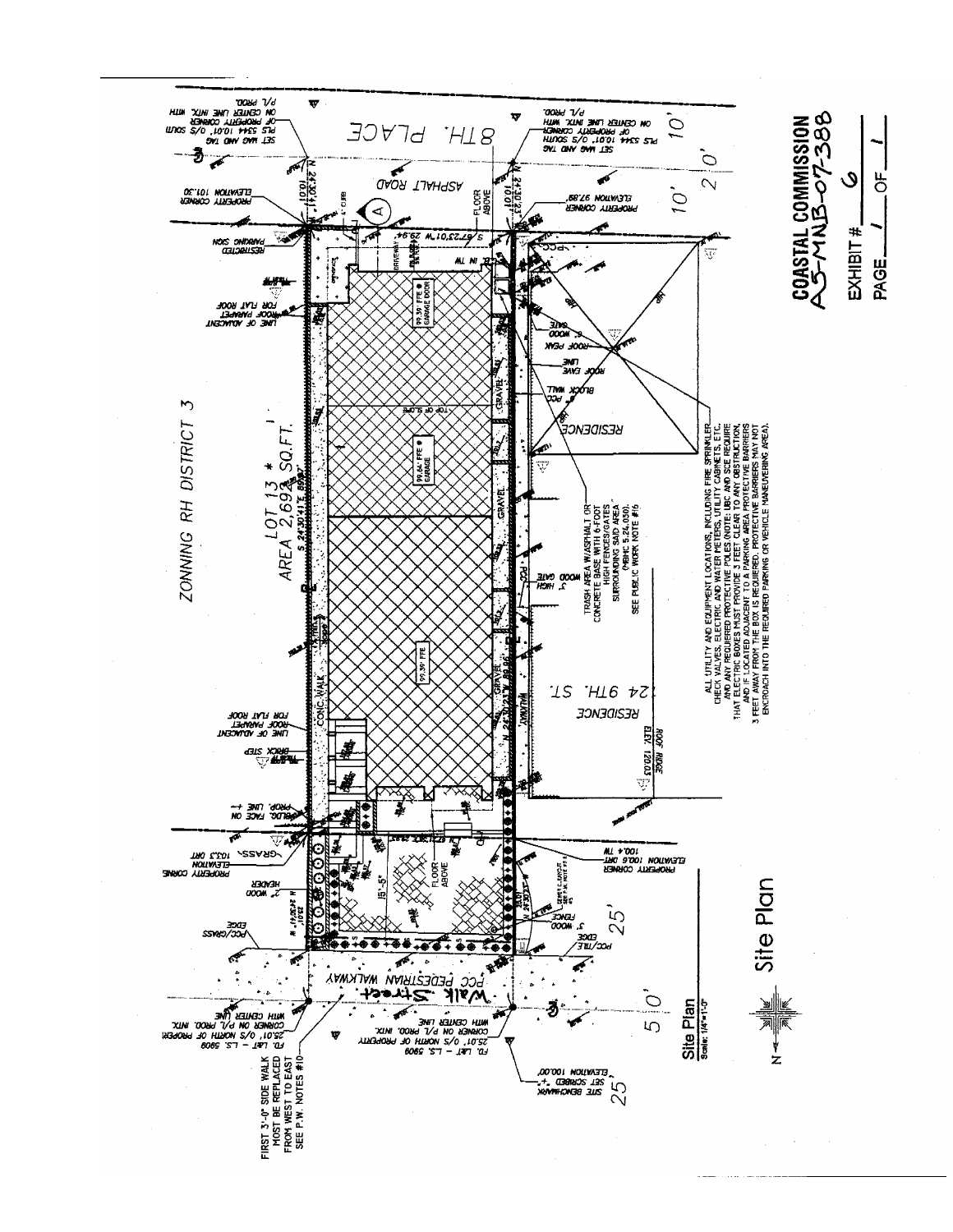

COASTAL COMMISSION<br>AS-MNB-07-388  $\overline{5}$  $EXHIBIT#$ PAGE\_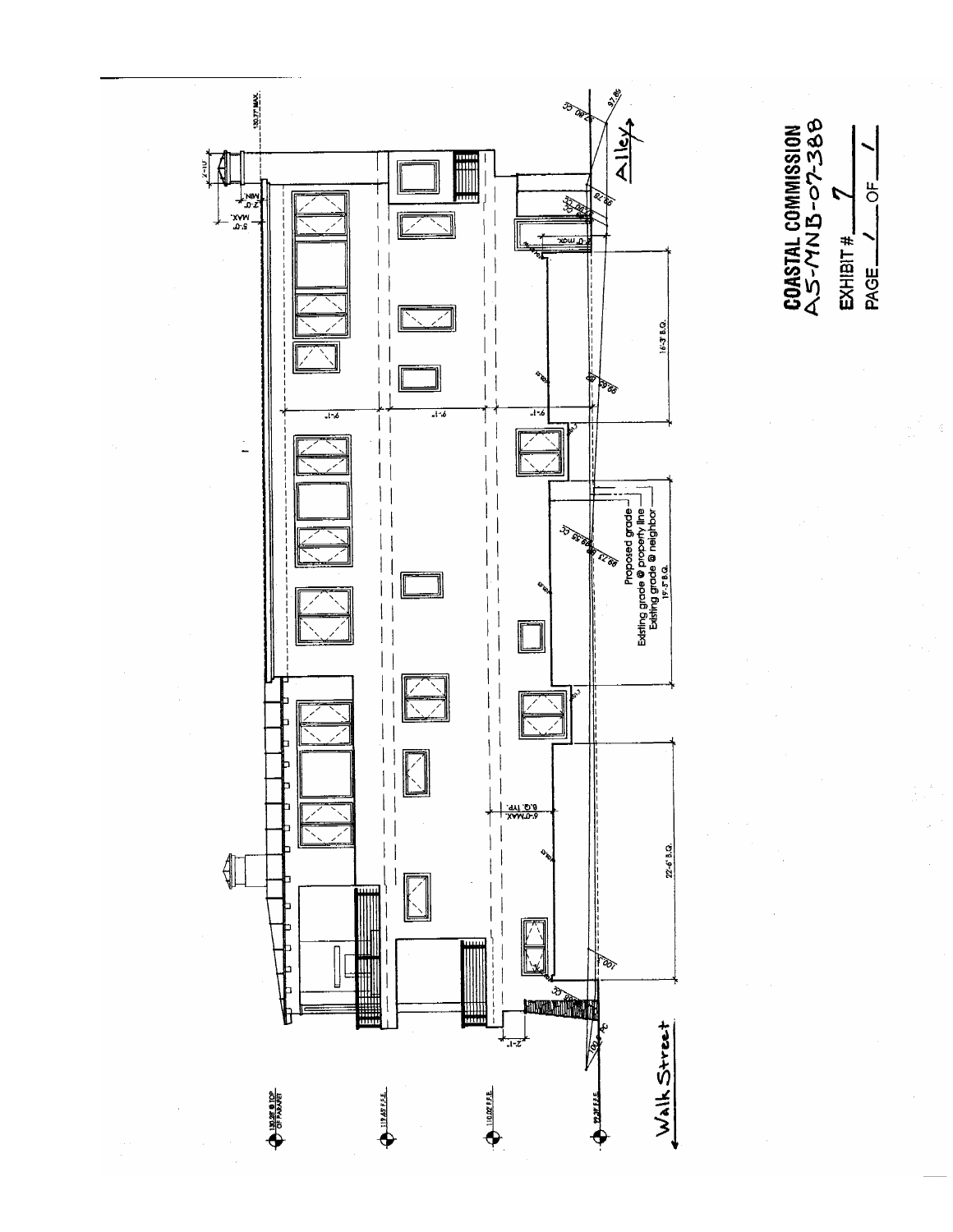

COASTAL COMMISSION<br>A5-MNB-07-388  $rac{1}{\sqrt{2}}$  $\infty$  $EXHBT+1$ PAGE\_